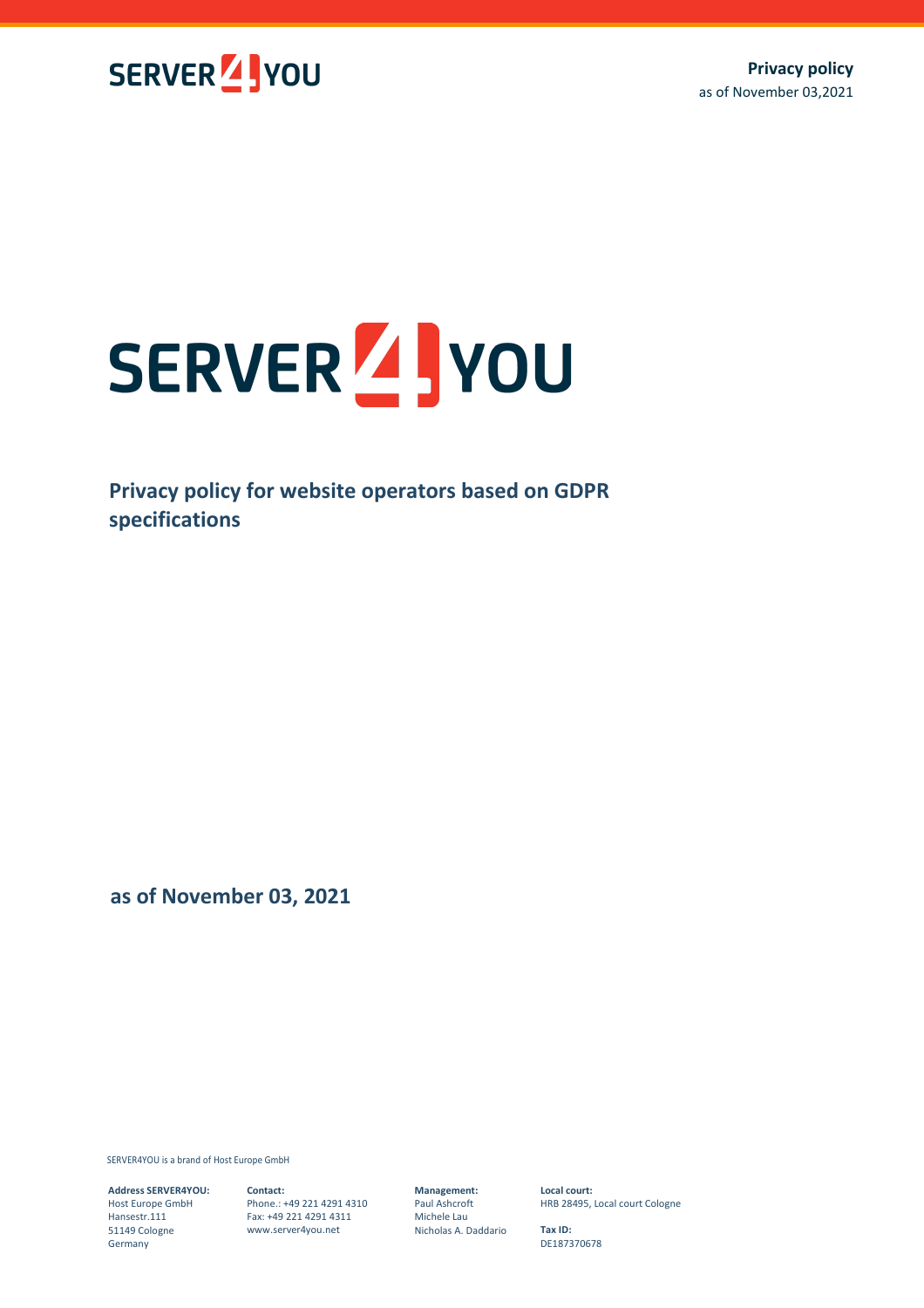

## **Privacy policy for website operators based on GDPR specifications**

Welcome to SERVER4YOU, a brand of Host Europe GmbH!

We are delighted you are visiting our website and thank you for your interest in our company and our first-class products, services, web pages and mobile apps (in summary: our "services"). Data protection and data security are very important to us with regard to the use of our website. We would therefore like to take this opportunity to inform you about the personal data we collect during your visit to our website and what we use this data for.

We kindly ask you to routinely read this privacy policy as changes to legislation or our internal corporate processes can necessitate an adaptation of its content. You can call up, save and print out this privacy policy at any time under "Privacy Policy".

## **§ 1 Controller and scope**

The controller in the meaning of the EU General Data Protection Regulation (hereinafter: GDPR), other national data protection laws of member states and additional data protection regulations is:

Host Europe GmbH Hansestr. 111 51149 Cologne Germany Tel.: +49 2233 612 4894 Email: [info@server4you.net](mailto:info@server4you.net) Website: [www.server4you.net](http://www.server4you.net/)

This privacy policy applies to the website(s) of Host Europe GmbH and the brand SERVER4YOU that is accessible via the domain [www.server4you.net](http://www.server4you.net/) and various subdomains (hereinafter: "our website").

# **§ 2 Data protection officer**

The controller's external data protection officer is:

Dr. Karsten Kinast, LL.M. (Attorney) KINAST Rechtsanwaltsgesellschaft mbH Hohenzollernring 54

SERVER4YOU is a brand of Host Europe GmbH

**Address SERVER4YOU:** Host Europe GmbH Hansestr.111 51149 Cologne Germany

**Contact:** Phone.: +49 221 4291 4310 Fax: +49 221 4291 4311 www.server4you.net

**Management:** Paul Ashcroft Michele Lau Nicholas A. Daddario **Local court:** HRB 28495, Local court Cologne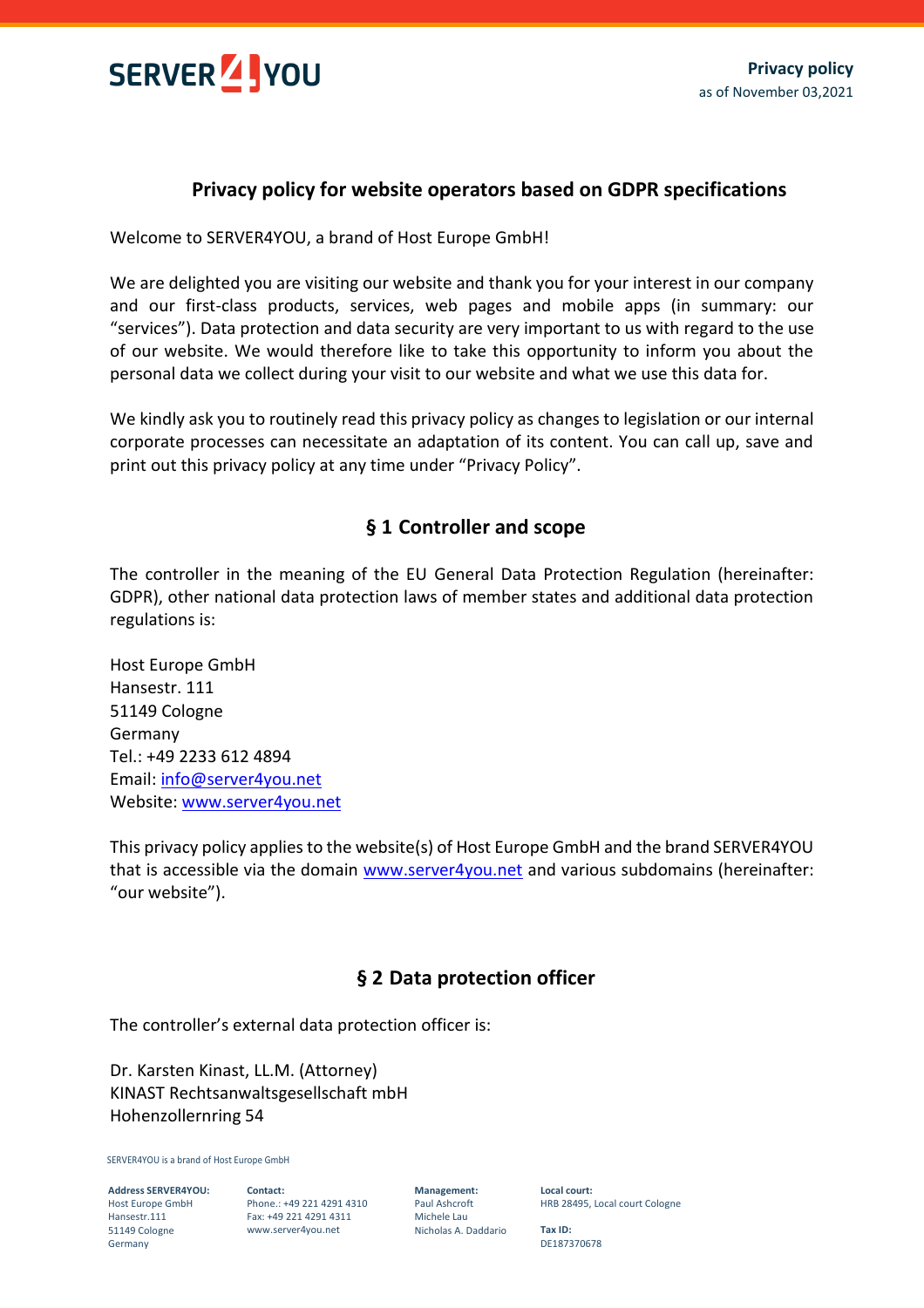

D-50672 Cologne [mail@kinast.eu](mailto:mail@kinast.eu) www.kinast.eu

# **§ 3 Principles of data processing**

The term personal data refers to all information that relates to an identified or identifiable natural person. It includes, for instance, information such as your name, age, address, telephone number, date of birth, email address, IP address and user behavior. Information that does not allow us to establish a connection to you as a person (or would only allow such a connection with an unreasonable amount of effort), for instance anonymized information, is not classed as personal data. Processing personal data (for instance collecting, querying, using, storing and transferring personal data) always requires a legal basis or your consent. Processed personal data is deleted as soon as the purpose for which it was collected is fulfilled and statutory retention periods no longer apply.

Insofar as we process your personal data in order to provide specific services to you, the following serves to inform you of the concrete processes, the scope and the purpose of data processing, the legislation on which it is based and the duration of storage in each case. We may rely on our affiliated companies or other third parties to process personal data, please refer to our [subcontract list.](https://www.server4you.net/legal-and-documents)

# **§ 4 Individual processing activities**

#### **1. Website provision and use**

a. Type and scope of data processing

When you call up and visit our website, we collect personal data that your browser automatically sends to our server. This information is stored temporarily in a so-called log file. When you use our website, we collect the following data needed for technical reasons to display the website and guarantee its security and stability:

- IP address of the requesting computer
- Date and time of access
- Name of the URL and the requested file
- The website from which access was made (referrer URL)
- Your browser and possibly also your computer's operating system as well as the name of your access provider

SERVER4YOU is a brand of Host Europe GmbH

**Address SERVER4YOU:** Host Europe GmbH Hansestr.111 51149 Cologne Germany

**Contact:** Phone.: +49 221 4291 4310 Fax: +49 221 4291 4311 www.server4you.net

**Management:** Paul Ashcroft Michele Lau Nicholas A. Daddario

**Local court:** HRB 28495, Local court Cologne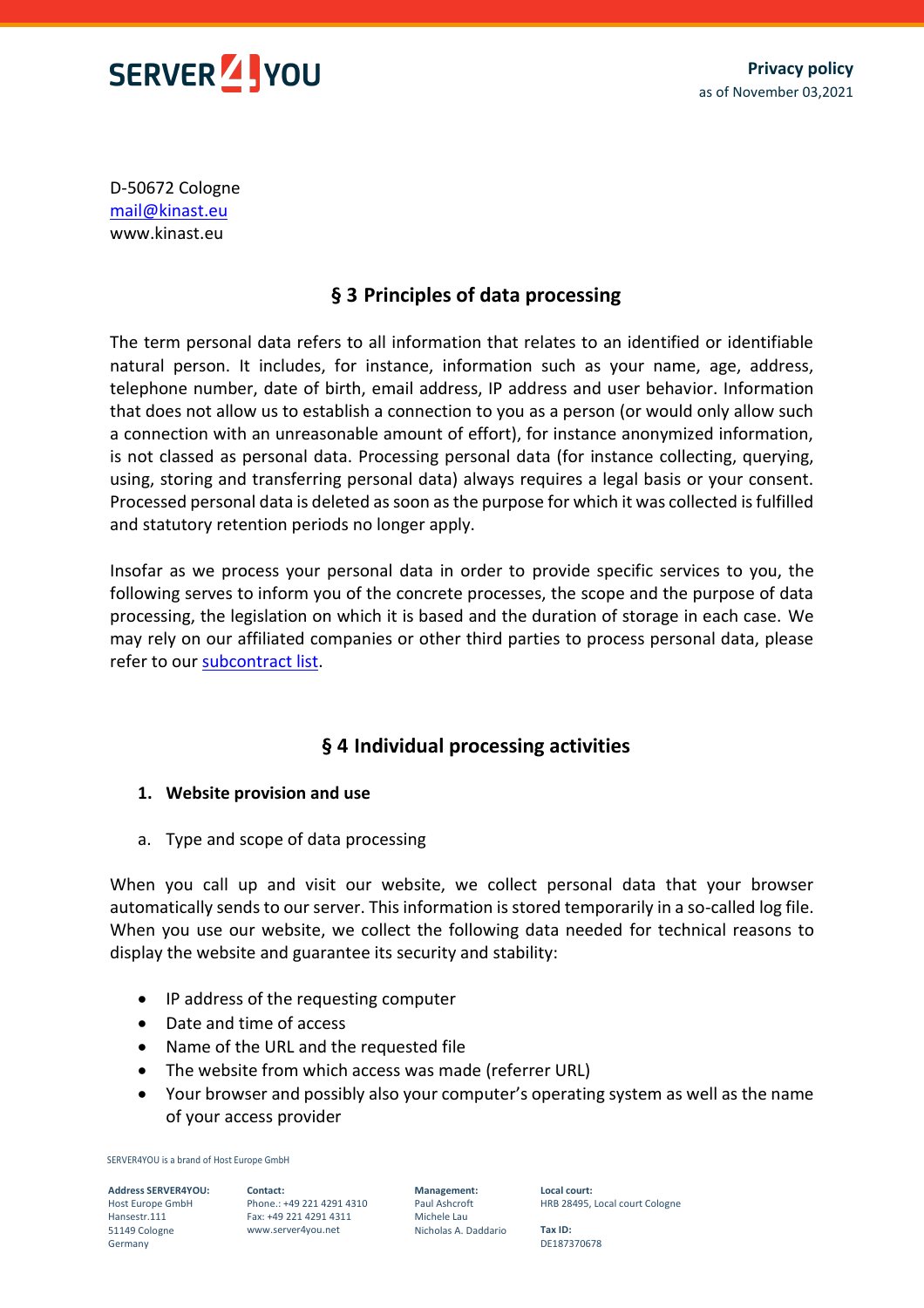

## b. Legal basis

Art. 6 Para. 1 (f) GDPR serves as the legal basis for data processing activities detailed in the preceding. Processing the specified data is an essential part of making the website accessible and therefore serves a legitimate interest of our company.

## c. Duration of storage

The specified data will be deleted as soon as it is no longer needed to display the website. Collecting the data is essential to making the website available; storing the data in log files is essential to operating the website. The user therefore has no option to object to collection and storage. In some cases data may be stored for other purposes if required by law.

## **2. Registration / User account**

a. Type and scope of data processing

Our website offers you an option to register as a user by submitting your personal data. Your registration is required for the purpose of concluding a contract with us or for pre-contractual activities with regard to providing you with permanent access to the subscribed services.

We use your processed data to create a personalized user account for you that you can use to access specific content and services such as dedicated servers, vServer, domains or software packages on our website. Your contact details can be used for authentication purposes and to restore or log you into your account.

You can see in detail which personal data we process during registration from the following overview:

- Name
- Email address
- Address
- Date of birth
- IP address
- Telephone number
- Payment data

#### b. Legal basis

SERVER4YOU is a brand of Host Europe GmbH

**Address SERVER4YOU:**

Host Europe GmbH Hansestr.111 51149 Cologne Germany

**Contact:** Phone.: +49 221 4291 4310 Fax: +49 221 4291 4311 www.server4you.net

**Management:** Paul Ashcroft Michele Lau Nicholas A. Daddario **Local court:** HRB 28495, Local court Cologne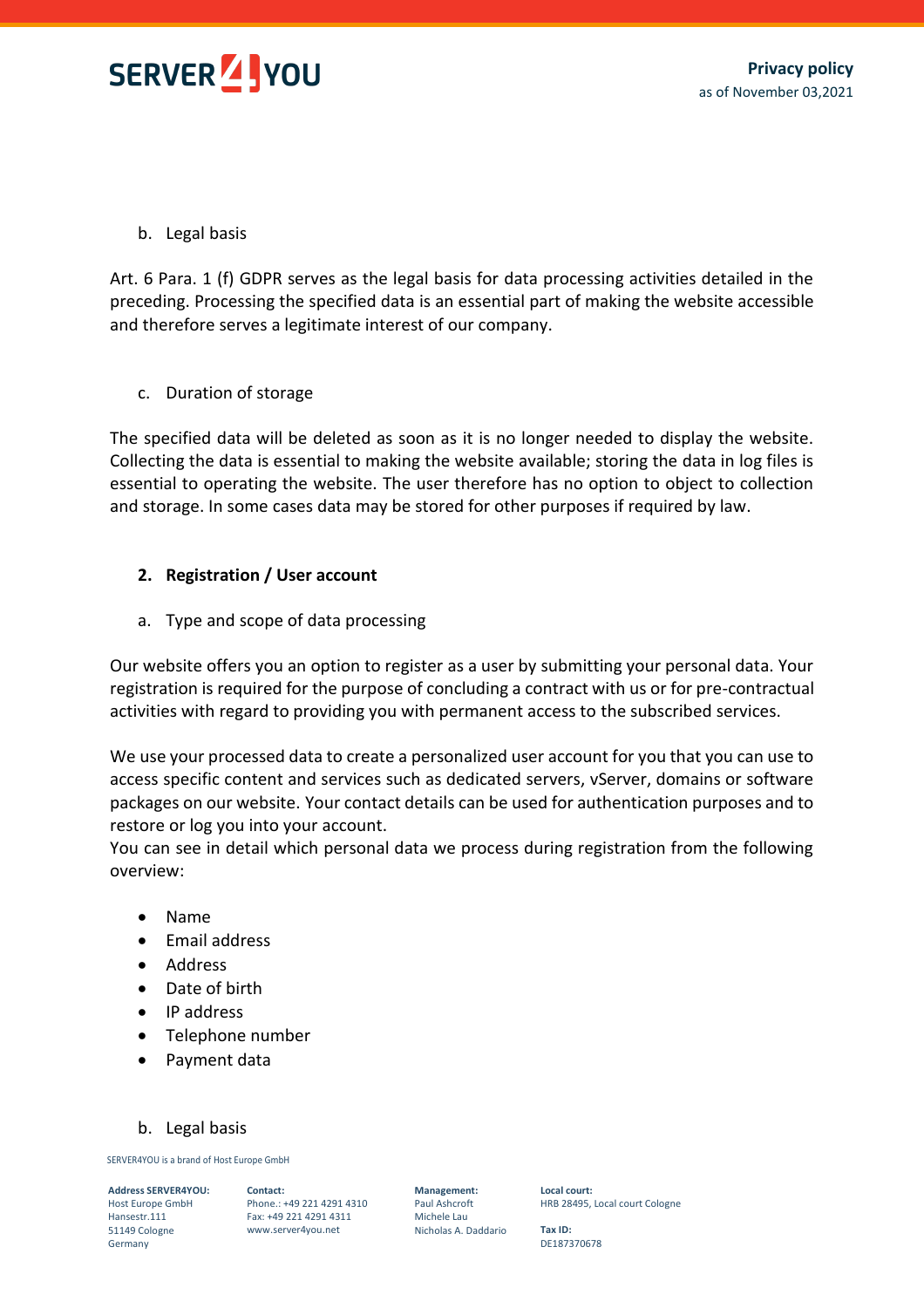

Processing the preceding personal data serves the fulfillment of a contract between you and Host Europe GmbH or the implementation of pre-contractual activities in accordance with Art. 6 Para. 1 (b) GDPR.

You can withdraw your consent to the use of your personal data at any time with future effect by sending an email to the email address detailed in clause 1 above or to the data protection officer (cf. clause 2 above).

c. Duration of storage

Processed data will be deleted as soon as it is no longer required for contract performance purposes. It may also be necessary to keep your personal data on record after the fulfillment of a contract to meet contractual or legal requirements. In some cases data may be stored for other purposes if required by law.

d. Cancelling registration

You can cancel your registration as a user at any time. You can also request changes to be made to your personal data on record. To do so, please click on the following link [https://my.server4you.net/en/Customer/Account/Index.](https://my.server4you.net/en/Customer/Account/Index)

However, if the processed data is required for the purpose of contract performance or precontractual activities, it can only be deleted prematurely if contractual or legal obligations allow.

#### **3. Newsletter**

a. Type and scope of data processing

Our website offers you an option to subscribe to a free newsletter. We require the following details from you if you wish to subscribe:

• Email address

Your personal data will not be shared with any third party in connection with your newsletter subscription.

Newsletter subscriptions are based on the so-called double opt-in method. This means we will only send you newsletters if you click on the link in a confirmation email sent to you to confirm your subscription. This is to ensure that only you can subscribe to the newsletter using your

SERVER4YOU is a brand of Host Europe GmbH

**Address SERVER4YOU:** Host Europe GmbH Hansestr.111 51149 Cologne Germany

**Contact:** Phone.: +49 221 4291 4310 Fax: +49 221 4291 4311 www.server4you.net

**Management:** Paul Ashcroft Michele Lau Nicholas A. Daddario **Local court:** HRB 28495, Local court Cologne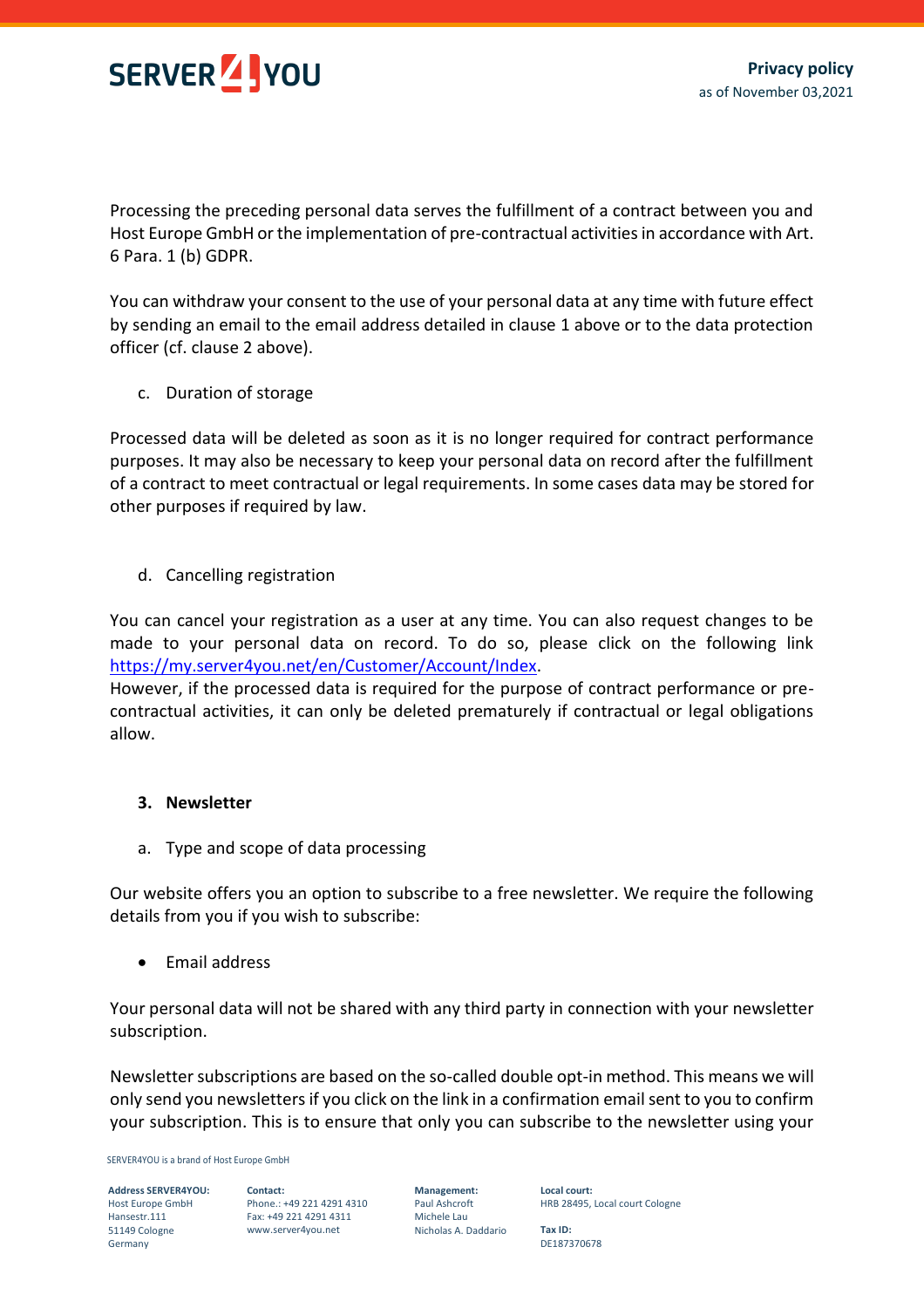

email address. You will need to confirm your subscription soon after receiving the confirmation email as your details will otherwise be automatically deleted from our database.

b. Legal basis

Processing your email address in order to send you newsletters is based on the following voluntary declaration of consent pursuant to Art. 6 Para. 1 (a) GDPR:

#### Declaration of consent:

*By entering my data and clicking the "Send" button, I declare my consent to having my email address processed for the purpose of receiving regular newsletters. I can cancel my newsletter subscription at any time by clicking on the corresponding link at the end of each newsletter. I have read and accepted the current privacy policy. I can withdraw my consent to the collection of my personal data captured during the registration process at any time by contactin[g datenschutz@server4you.de.](mailto:datenschutz@server4you.de)*

You can withdraw your consent to the use of your personal data at any time with future effect by sending an email to the email address detailed in clause 1 above or to the data protection officer (cf. clause 2 above).

c. Duration of storage

Your email address will be stored for as long as you are subscribed to the newsletter. Your email address will be deleted when you unsubscribe from the newsletter. In some cases data may be kept on record for other purposes if required by law.

#### d. Personalized Advertising

We may process stock data from customers with customer accounts and newsletter opt-in to recommend them individually interesting products. This is done on the basis of a balance of interest according to Art. 6 (1) GDPR.

You may at any time object to this processing of your personal data by contacting [datenschutz@server4you.de.](mailto:datenschutz@server4you.de) We will then not process your data for this purpose in the future.

#### **4. Contact form**

a. Type and scope of data processing

You can get in touch with us via a contact form made available to you on our website. You will be informed of this privacy policy when you submit your inquiry via the contact form in order to obtain your consent. When you make use of the contact form, the following personal data will be collected and processed via the form:

SERVER4YOU is a brand of Host Europe GmbH

**Address SERVER4YOU:** Host Europe GmbH Hansestr.111 51149 Cologne Germany

**Contact:** Phone.: +49 221 4291 4310 Fax: +49 221 4291 4311 www.server4you.net

**Management:** Paul Ashcroft Michele Lau Nicholas A. Daddario **Local court:** HRB 28495, Local court Cologne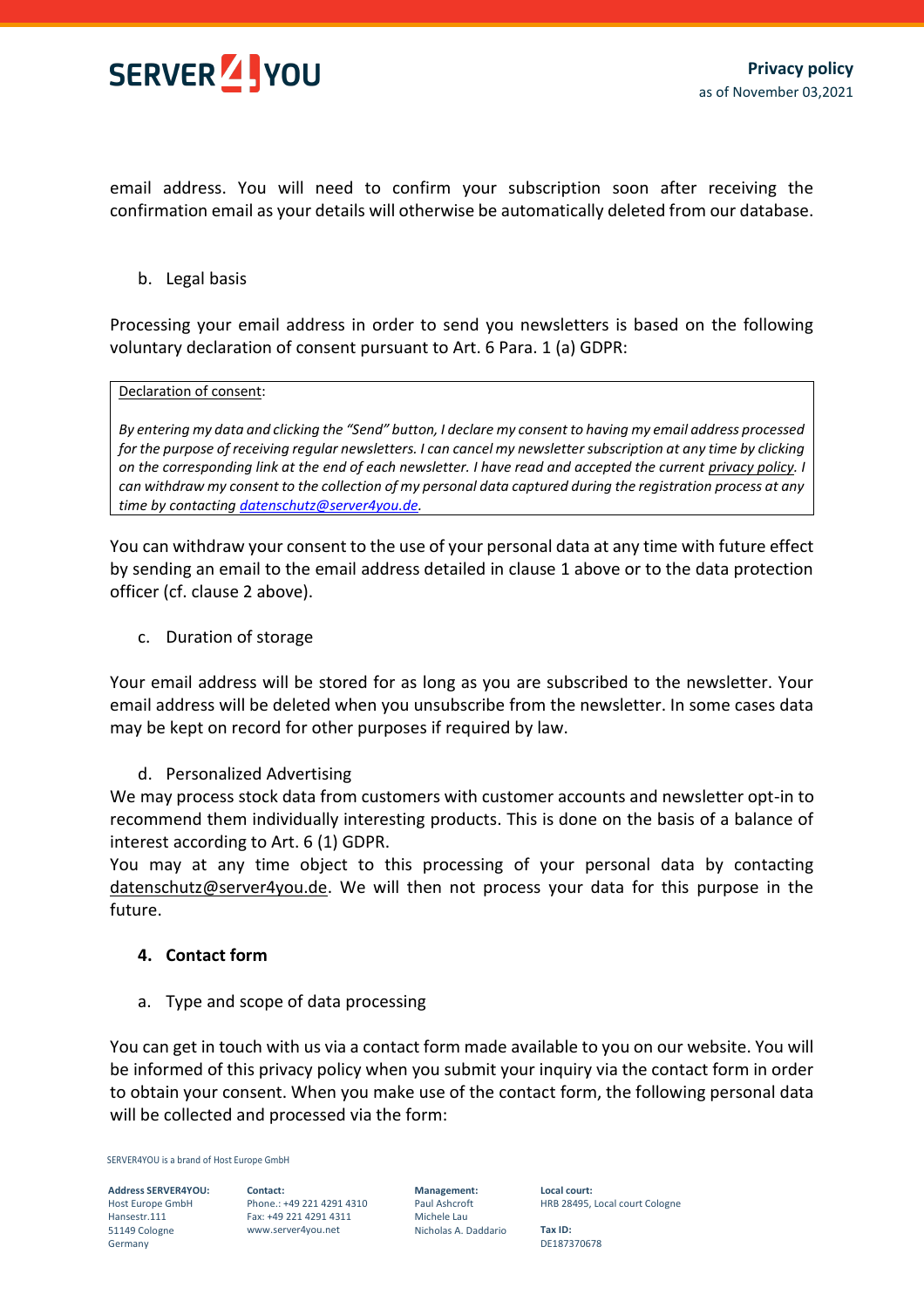

- Name
- Email address
- Message content
- Telephone number (voluntary)
- Message content (voluntary)
- Server name (voluntary)

We require your email address in order to allocate your inquiry and send you a response. Your personal data will not be disclosed to any third party when you use the contact form.

b. Legal basis

The processing of data for contact purposes as described above (cf. clause 4 4. a.) is based on the following voluntary declaration of consent pursuant to Art. 6 Para. 1 (a):

#### Declaration of consent:

*By entering my data and clicking the "Send" button, I declare my consent to having my email address, my name and the content of my message processed for the purpose of responding to my contact inquiry. I have read and accepted the current privacy policy. I can withdraw my consent at any time with future effect by contacting [datenschutz@server4you.de.](mailto:datenschutz@server4you.de)*

You can withdraw your consent to the use of your personal data at any time with future effect by sending an email to the email address detailed in clause 1 above or to the data protection officer (cf. clause 2 above).

c. Duration of storage

We will delete the personal data collected from you via the contact form as soon as we have dealt with your inquiry and brought the subject matter to a close. In some cases data may be kept on record for other purposes if required by law.

#### **5. Order form**

#### **a. Type and scope of data processing**

The order form consists of data fields you can fill in on our website. Users filling in the order form will enter the following personal data to obtain various services (e.g. rental server and other add-ons) from the controller:

SERVER4YOU is a brand of Host Europe GmbH

**Address SERVER4YOU:** Host Europe GmbH Hansestr.111 51149 Cologne Germany

**Contact:** Phone.: +49 221 4291 4310 Fax: +49 221 4291 4311 www.server4you.net

**Management:** Paul Ashcroft Michele Lau Nicholas A. Daddario **Local court:** HRB 28495, Local court Cologne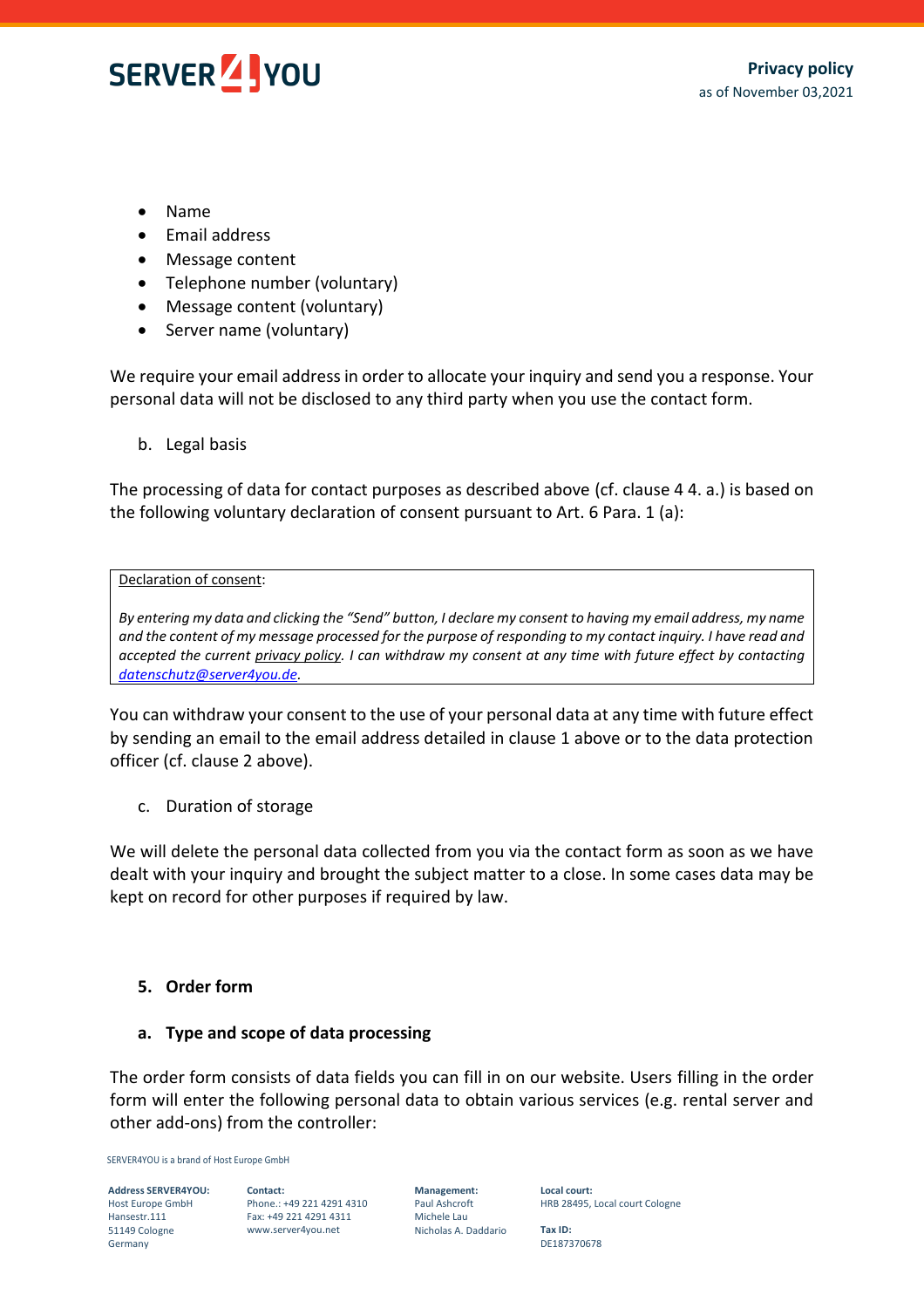

- Name
- Street
- Zip code
- Place
- Country
- Email

The following (additional) personal data will be required if you wish to be called back:

- Telephone number
- Cell phone number
- **b. Legal basis**

Processing the preceding personal data serves the fulfillment of a contract between you and Host Europe GmbH or the implementation of pre-contractual activities in accordance with Art. 6 Para. 1 (b) GDPR.

You can withdraw your consent to the use of your personal data at any time with future effect by sending an email to the email address detailed in clause 1 above or to the data protection officer (cf. clause 2 above).

## **c. Duration of storage**

The duration of storage with regard to the preceding personal data depends on the nature of your inquiry. Your data will be routinely deleted insofar as the purpose of your communication no longer applies and data storage is no longer necessary.

#### **6. Contact options on our website**

Our website offers you various options to contact us by email:

- Contacting the customer service department: Email [info@server4you.de](mailto:info@server4you.de)
- Contacting the customer service department: Telephone +49 2233 612 5146 or +49 2233 612 4894

#### **a. Type and scope of data processing**

Every user of this website can send their inquiries to this email address. Email inquiries are processed by the appropriate department. The data we collect in this case is limited to the

SERVER4YOU is a brand of Host Europe GmbH

**Address SERVER4YOU:** Host Europe GmbH Hansestr.111 51149 Cologne Germany

**Contact:** Phone.: +49 221 4291 4310 Fax: +49 221 4291 4311 www.server4you.net

**Management:** Paul Ashcroft Michele Lau Nicholas A. Daddario

**Local court:** HRB 28495, Local court Cologne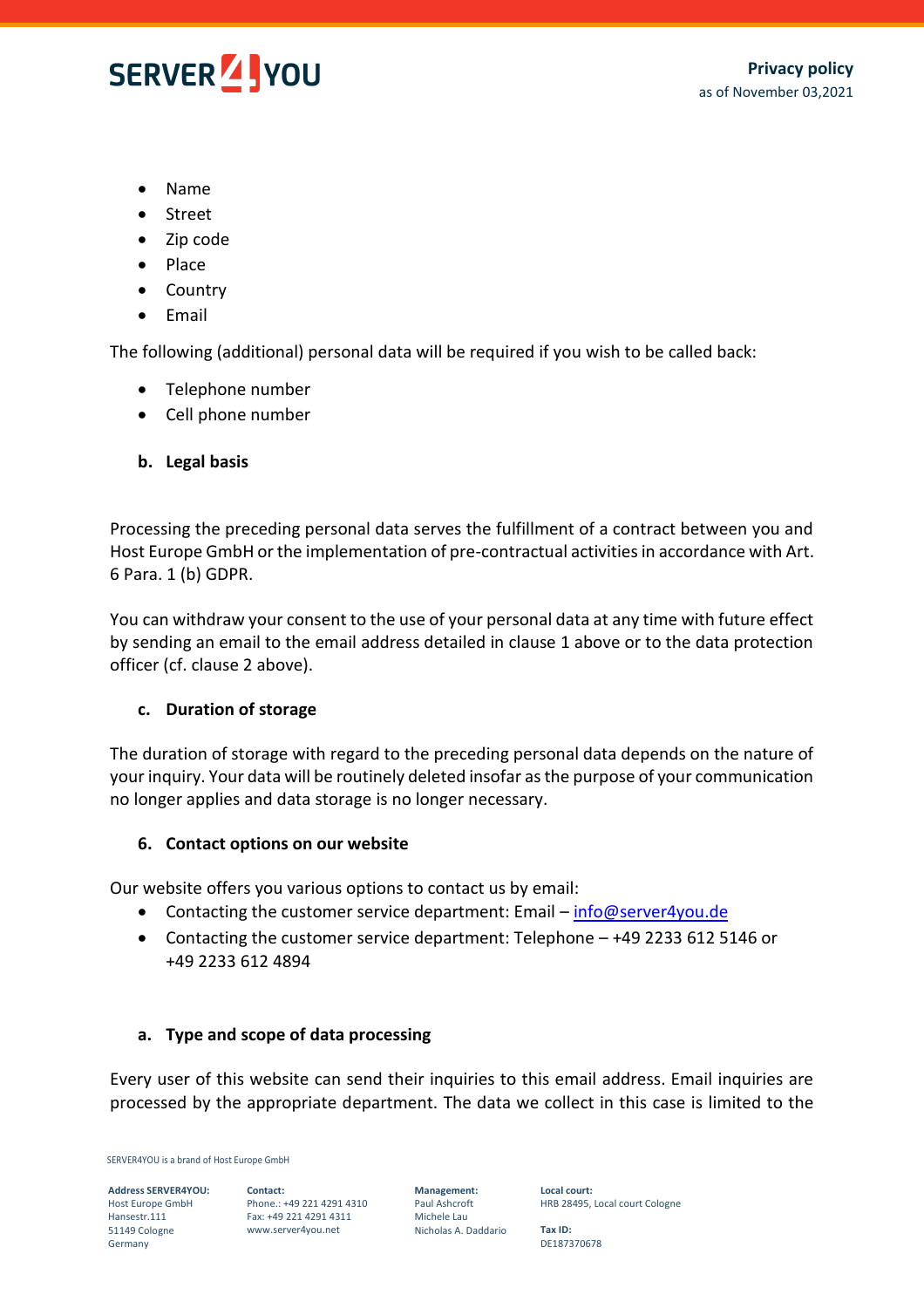

email address of the email account you used to contact us and any other personal data you disclose to us within the scope of your inquiry.

## **b. Legal basis**

The lawfulness of data collection is based on Art. 6 Para. 1 (f) GDPR as both you and we have an interest in contacting and communicating with one another and we as a company have a legitimate interest in processing the data detailed in the preceding in order to respond to your inquiry.

#### **c. Duration of storage**

The duration of storage with regard to the preceding personal data depends on the nature of your inquiry. Your data will be routinely deleted insofar as the purpose of your communication no longer applies and data storage is no longer necessary (or once we have finished handling your inquiry).

# **§ 5 Disclosing data**

We will only disclose your data to third parties if:

- You have explicitly granted your consent in accordance with Art. 6 Para. 1 p. 1 (a) GDPR
- To do so is lawful and necessary to fulfill our contractual obligations towards you in accordance with Art. 6 Para. 1 p. 1 (b) GDPR
- We are obligated to do so by law in accordance with Art. 6 Para. 1 p. 1 (c) GDPR
- Disclosure is necessary to protect our legitimate interest or to assert, exercise or defend legal claims in accordance with Art. 6 Para. 1 p. 1 (f) GDPR and there is no reason to assume that you have an overriding interest in non-disclosure worthy of protection.

# **§ 6 Use of cookies**

a. Type and scope of data processing

Our website uses cookies. Cookies are small files that are sent to and stored by your browser when you visit our web pages. Certain technical cookies are essential as some of our website's functions will not work without them. Other cookies enable us to carry out a range of analyses. Cookies can, for instance, recognize your browser and send certain information to us when you return to our website. Cookies enable us to make our website more effective and user-

SERVER4YOU is a brand of Host Europe GmbH

**Address SERVER4YOU:** Host Europe GmbH Hansestr.111 51149 Cologne Germany

**Contact:** Phone.: +49 221 4291 4310 Fax: +49 221 4291 4311 www.server4you.net

**Management:** Paul Ashcroft Michele Lau Nicholas A. Daddario

**Local court:** HRB 28495, Local court Cologne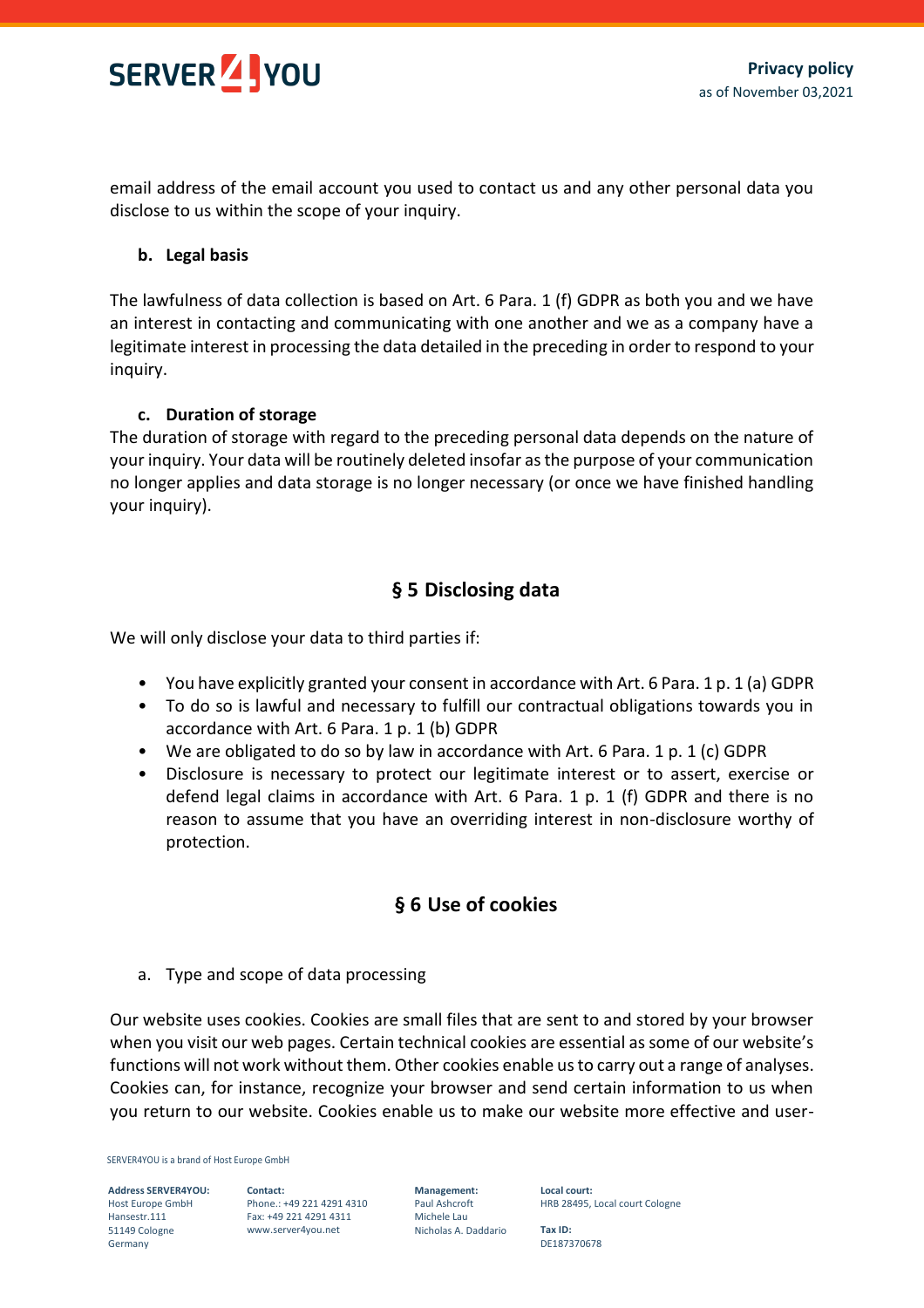

friendly for you as they can help us to understand how you use our website and your preferred settings (for instance country and language settings). If third parties use cookies to process information, this information will be collected directly from your browser. Cookies do not cause any damage to your end device. They cannot execute programs and do not contain viruses.

Our website uses different kinds of cookies whose type and function are explained in the following.

| Persistent cookies | Our website uses persistent cookies. Persistent cookies are cookies that are stored in |
|--------------------|----------------------------------------------------------------------------------------|
|                    | your browser for a longer time period and send information to us. The storage          |
|                    | duration depends on the type of cookie. You can delete persistent cookies yourself     |
|                    | using your browser settings.                                                           |

| Function 1: | Required cookies                                                                                                                                                                                                                                                                       |
|-------------|----------------------------------------------------------------------------------------------------------------------------------------------------------------------------------------------------------------------------------------------------------------------------------------|
|             | These cookies are required for technical reasons as they enable you to visit our<br>website and use the functions we provide. This includes, for instance, the following<br>applications: PowerPanel, order process, etc.                                                              |
|             | These cookies also contribute towards making the use of our website secure and in<br>compliance with regulations.                                                                                                                                                                      |
| Function 2: | Performance-related cookies                                                                                                                                                                                                                                                            |
|             | These cookies enable us to analyze the use of our website and to improve its<br>performance and functionality. They are used to collect information on how visitors<br>use our website, which pages are most frequently visited and whether error<br>messages appear on certain pages. |
| Function 3: | Cookies for marketing and social media                                                                                                                                                                                                                                                 |
|             | Advertising cookies (third-party providers) make it possible to show you various<br>offers that correspond to your interests. These cookies collect data on user web<br>activity over extended periods of time. The cookies may recognize you on various of<br>your end devices.       |
|             | The following third parties receive personal data from cookies incorporated in our<br>website:                                                                                                                                                                                         |
|             | <b>Google Analytics</b>                                                                                                                                                                                                                                                                |
|             | Tawk.to<br>$\bullet$                                                                                                                                                                                                                                                                   |
|             | <b>Facebook Retargeting</b><br>$\bullet$                                                                                                                                                                                                                                               |
|             | Furthermore, certain cookies allow us to create a connection to your social networks<br>and to share the content of our website with your networks.                                                                                                                                    |

#### b. Legal basis

#### SERVER4YOU is a brand of Host Europe GmbH

**Address SERVER4YOU:** Host Europe GmbH Hansestr.111 51149 Cologne Germany

**Contact:** Phone.: +49 221 4291 4310 Fax: +49 221 4291 4311 www.server4you.net

**Management:** Paul Ashcroft Michele Lau Nicholas A. Daddario

**Local court:** HRB 28495, Local court Cologne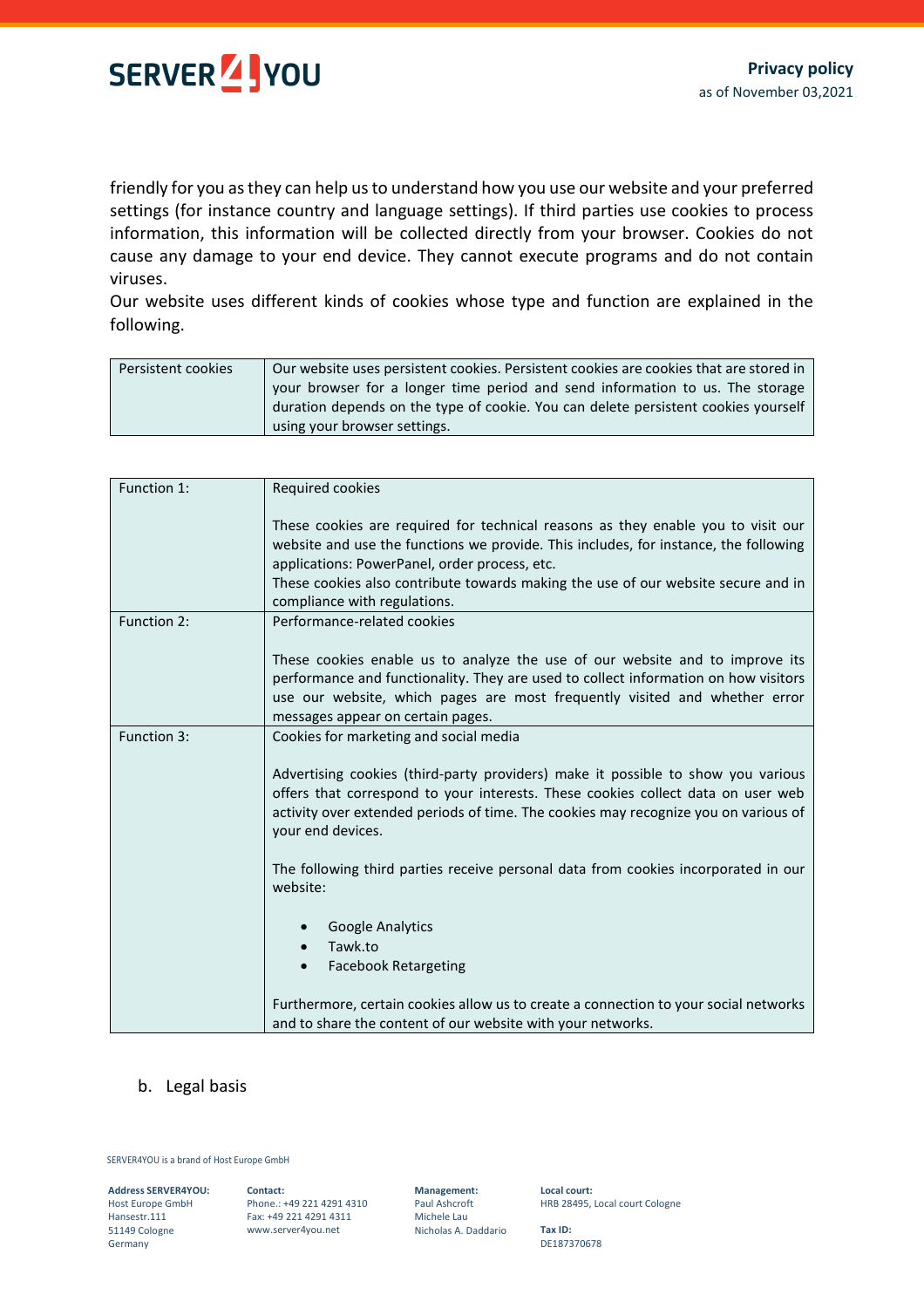

The legal basis for processing personal data using cookies is Art. 6 Para. 1 (f) GDPR on account of the purposes described in the preceding (cf. clause 6. a.). If you have granted your consent to the use of cookies in response to a notice ("cookie banner") on the website, then lawfulness is also based on Art. 6 Para. 1 p. 1 (a) GDPR.

c. Duration of storage

The information will be deleted as soon as the data provided to us via the cookies is no longer required to fulfill the purposes described in the preceding. In some cases data may be stored for other purposes if required by law.

d. Configuration of browser settings

Most browser are set to accept cookies by default. You can, however, configure your browser so that it only accepts certain cookies or none at all. Please note, however, that you may not be able to use all the functions of our website if its cookies are deactivated in your browser settings. You can also use your browser settings to delete cookies already stored in your browser. In addition, you can set your browser to inform you whenever a cookie is about to be stored. As browsers differ in regards to their functionality, please refer to your browser's help menu for information on adjusting configuration options.

We recommend installing specific plug-ins if you want to see a comprehensive overview of all third parties with access to your web browser.

# **§ 7 Tracking and analysis tools**

We use tracking and analysis tools to ensure our website is continuously optimized and its design is suitable for its purpose. Tracking measures also enable us to collect statistical data with regard to user behavior on our website and to use the insights gained to further improve our online offering for you. These interests justify the use of tracking and analysis tools described below in accordance with Art. 6 Para. 1 p. 1 (f) GDPR. If you have granted your consent to the use of cookies in response to a notice ("cookie banner") on the website, then lawfulness is also based on Art. 6 Para. 1 p. 1 (a) GDPR. The purpose of tracking and analysis tools and the data they process can also be referenced from the following descriptions. You can use our website's cookie settings to activate and deactivate your selection of tracking and analysis tools at any time.

1. Google Analytics

SERVER4YOU is a brand of Host Europe GmbH

**Address SERVER4YOU:** Host Europe GmbH Hansestr.111 51149 Cologne Germany

**Contact:** Phone.: +49 221 4291 4310 Fax: +49 221 4291 4311 www.server4you.net

**Management:** Paul Ashcroft Michele Lau Nicholas A. Daddario **Local court:** HRB 28495, Local court Cologne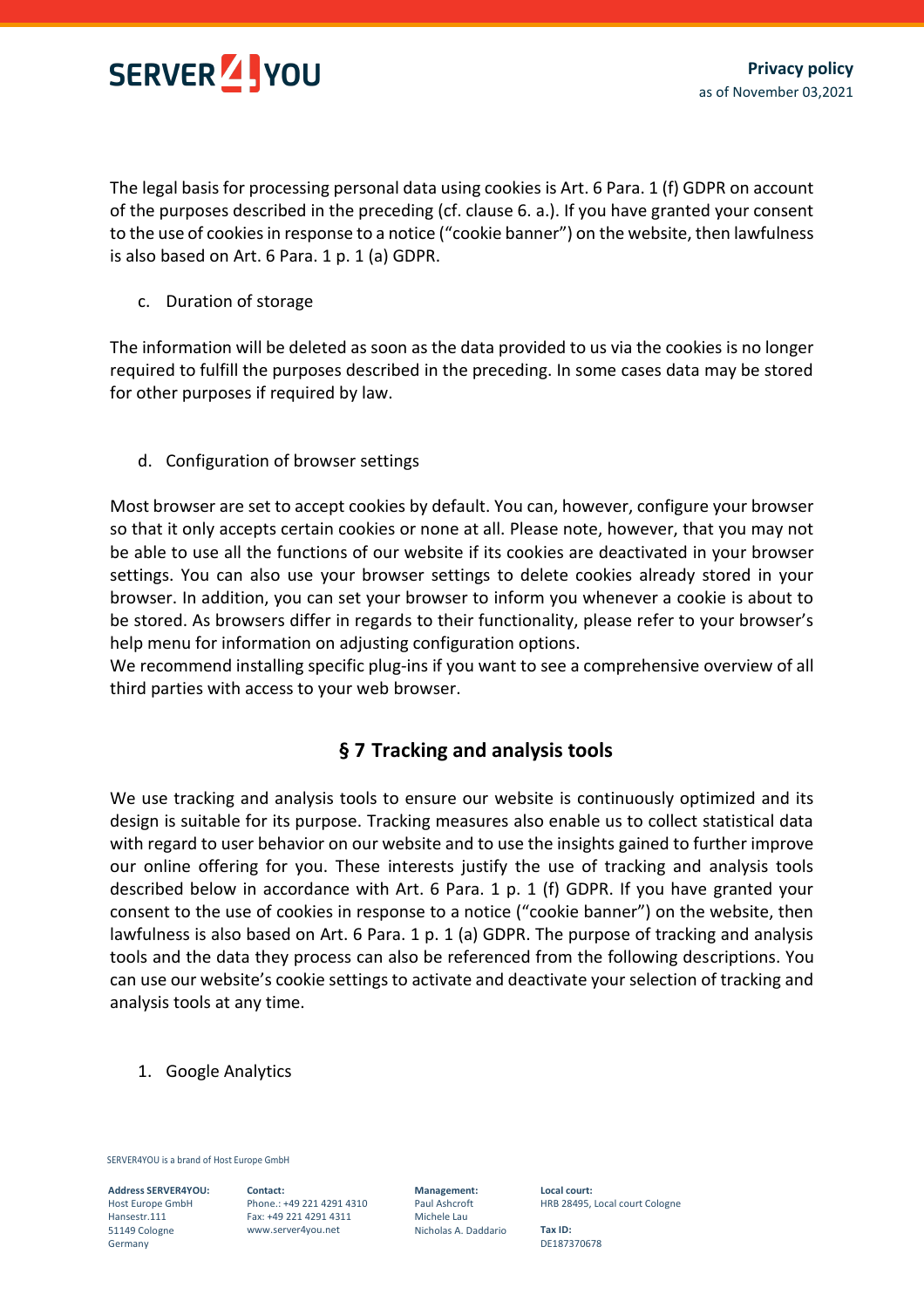

This website uses Google Analytics, a web analysis service of Google Inc., 1600 Amphitheatre Parkway, Mountainview, CA 94043 USA ("Google"). Google Analytics uses so-called cookies. Cookies are small text files that are stored on your computer and enable an analysis of your use of the website.

The information generated by the cookies about your use of the website, for instance the time, location and frequency of your visits, is usually transmitted to and stored on a Google server in the United States. The collection of other personal data in addition to your IP address by the cookies set by Google Analytics cannot be ruled out when Google Analytics is used. Please note that Google may disclose this information to third parties if required to do so by law or if a third party processes the information on behalf of Google.

Google will use this information on behalf of the website operator for the purpose of evaluating your use of the website, compiling reports on website activity and providing other services relating to website and internet usage to the website operator. According to Google, Google will not associate the IP address transferred by your browser within the context of Google Analytics with any other data held by Google.

You can prevent the storage of cookies on your computer by adjusting the corresponding settings in your browser. Please note, however, that you may not be able to use all the functions of this website in full if you do so.

The collection of other personal data in addition to your IP address by the cookies set by Google Analytics cannot be ruled out. In addition to deactivating tracking cookies as described in the preceding, you can also prevent Google Analytics from collecting information about your use of the website and transferring it to Google Analytics by downloading and installing the browser plug-in available under: [http://tools.google.com/dlpage/gaoptout?hl=en.](http://tools.google.com/dlpage/gaoptout?hl=en) This plug-in prevents information about your visit to the website from being sent to Google Analytics. The plug-in does not prevent any other form of analysis.

This website uses Google Analytics with the "anonymizeIp" extension to ensure the best possible protection of your personal data. The code deletes the last 8 bits of IP addresses so that your IP address is anonymized when it is collected (so-called IP masking). Google truncates and therefore anonymizes IP addresses in Member States of the European Union as well as in other countries that are party to the Agreement on the European Economic Area before they are sent to the USA. Only in exceptional cases is the full IP address sent to and truncated by a Google server in the USA.

With this consent, you also consent to the transmission of your usage behavior to Google LLC (1600 Amphitheatre Parkway, Mountain View, CA 94043) in the United States. Google reserves the right to use the data received for other purposes and to link your data to others. The US is considered by the European Court of Justice to be a country with an inadequate level

SERVER4YOU is a brand of Host Europe GmbH

**Address SERVER4YOU:** Host Europe GmbH Hansestr.111 51149 Cologne Germany

**Contact:** Phone.: +49 221 4291 4310 Fax: +49 221 4291 4311 www.server4you.net

**Management:** Paul Ashcroft Michele Lau Nicholas A. Daddario **Local court:** HRB 28495, Local court Cologne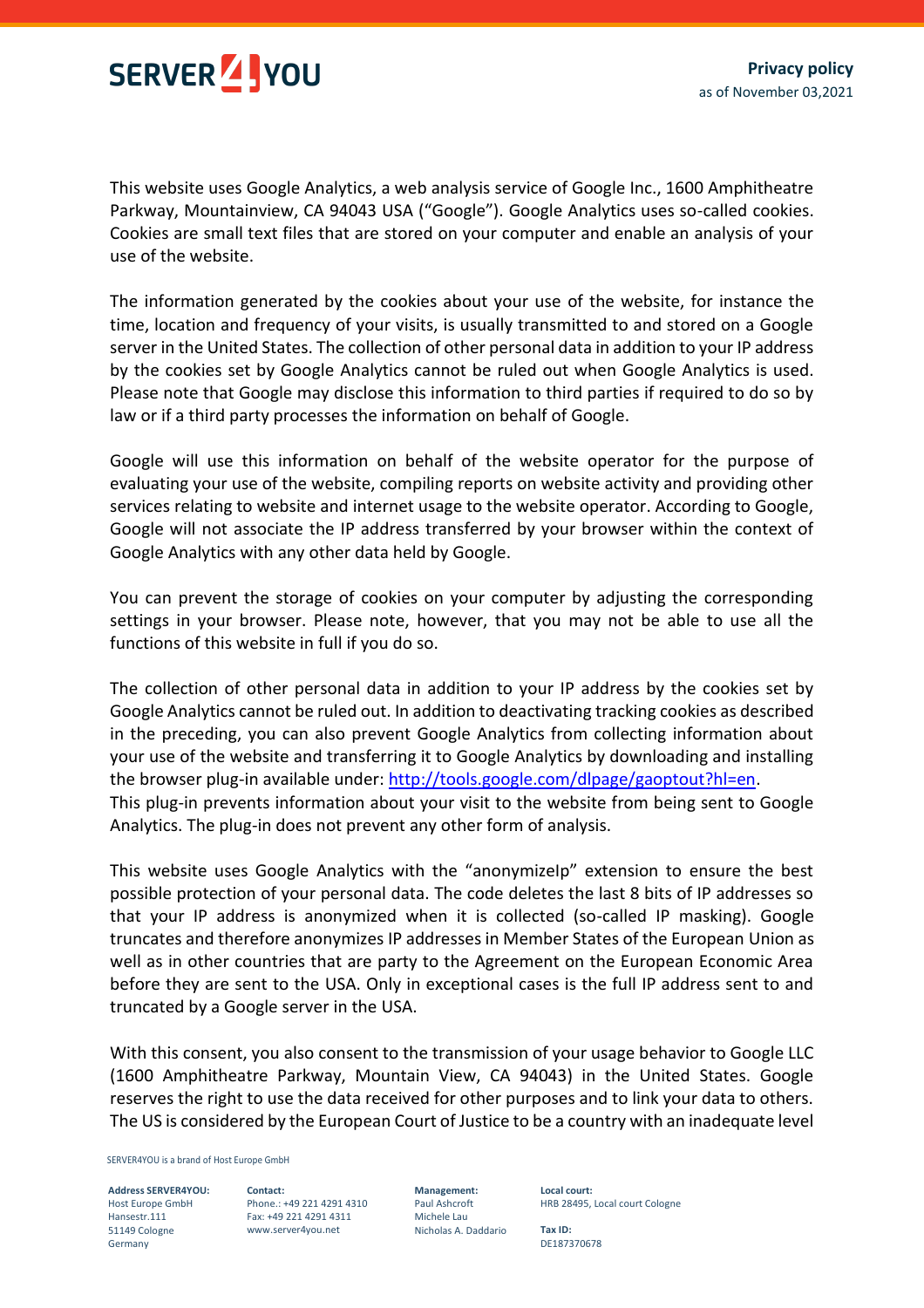

of data protection by EU standards. In particular, due to the absence of an adequacy decision and without appropriate safeguards, there is a risk that your data may be processed by US authorities for control and monitoring purposes, possibly without any redress.

2. Google AdWords

We use "Google AdWords" technology in general and, in particular, conversion tracking. Google Conversion Tracking is an analysis service provided by Google Inc., 1600 Amphitheatre Parkway, Mountain View, CA 94043, USA. Clicking on an advertisement placed by Google will install a conversion tracking cookie on your computer. These cookies are valid for 30 days and are not used for personal identification purposes. If you visit certain pages of our website while the cookie is still active, both Google and we can recognize that you clicked on a specific advertisement and were subsequently transferred to this website. Every Google AdWords customer is given a different cookie. It is therefore impossible to track cookies via the websites of AdWords customers.

The data collected by conversion cookies serves to create conversion statistics for AdWords customers who use conversion tracking. Customers receive information on the number of users who clicked on their advertisement and were subsequently transferred to a website with a conversion tracking tag. However, they do not receive any information that would allow users to be personally identified.

If you do not want to participate in conversion tracking, you can prevent this by adjusting your browser's settings accordingly so that, for instance, setting cookies is generally prohibited. You can also deactivate conversion tracking cookies by adjusting your browser so that only cookies from "googleadservices.com" are blocked.

3. Google Remarketing

We use "Google Remarketing" technology provided by Google Inc., 1600 Amphitheatre Parkway, Mountain View, CA 94043, USA. Google Remarketing is used to show adverts to users who have already visited our web pages and online services and displayed an interest in a specific offering. This enables targeted, interest-based advertisements within Google's advertisement network to be displayed on our website. Google Remarketing uses cookies for analysis purposes. They enable the recognition of our visitors as soon as they visit websites participating in Google's advertising network. These cookies make it possible to display targeted, interest-based advertisements on the basis of websites in Google's advertisement network that were previously visited by the user (and that also use Google Remarketing).

SERVER4YOU is a brand of Host Europe GmbH

**Address SERVER4YOU:** Host Europe GmbH Hansestr.111 51149 Cologne Germany

**Contact:** Phone.: +49 221 4291 4310 Fax: +49 221 4291 4311 www.server4you.net

**Management:** Paul Ashcroft Michele Lau Nicholas A. Daddario **Local court:** HRB 28495, Local court Cologne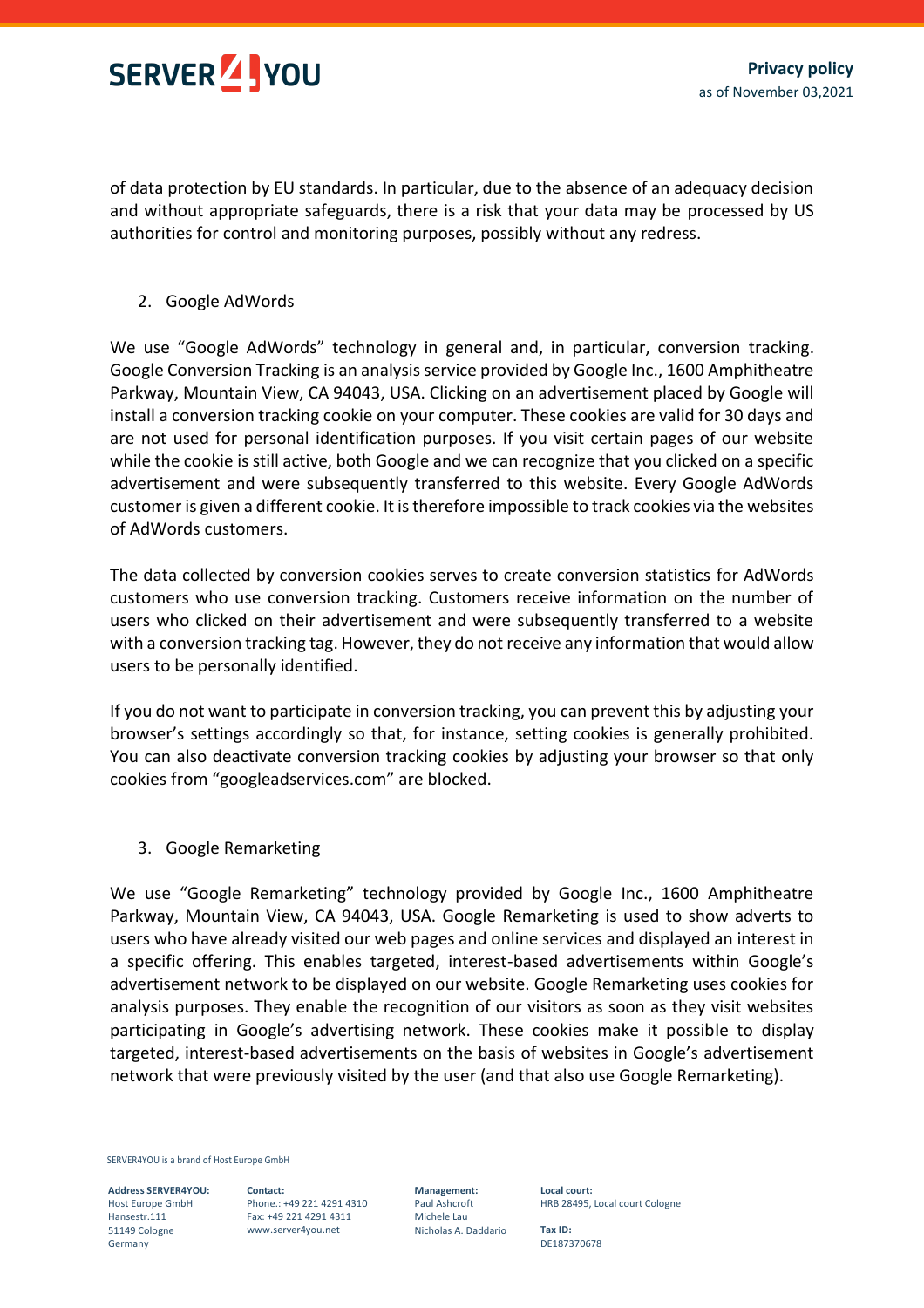

If you do not wish to see any targeted, interest-based advertisements, you can deactivate Google's use of cookies via this link: [https://www.google.com/settings/ads.](https://www.google.de/settings/ads)

## 4. Tawk.to

We use a plug-in provided by tawk.to Inc., USA. Data entered by the user (name and email) and the user's IP address are transferred to tawk.to. Providing this data is voluntary. A chat can also be initiated without the data. You can find additional information here: <https://www.tawk.to/data-protection/>

# **§ 8 Hyperlinks**

Our website contains so-called hyperlinks to websites operated by other providers. Activating a hyperlink will transfer you directly to the website of the corresponding provider. You can recognize the transfer by the change of URL, for example. We cannot accept any liability for the confidential use of your data on these websites as we have no influence on the compliance of these companies with data protection regulations. Please refer directly to the website concerned to obtain information on how your personal data is handled.

#### 5. Facebook Retargeting

We use the retargeting function of Facebook Ireland Limited Hanover Reach, 5-7 Hanover Quay, Dublin 2, Ireland. The function allows users of our website to be targeted with advertising on our partner's website. This is done using cookies and analyzing user behavior. Neither personal data is stored nor any usage profiles are merged with personal data.

This function is only applicable if you have agreed to the use of advertising-related cookies in the cookie settings. The function can be disabled at any time under https://www.facebook.com/ads/website\_custom\_audiences.

# **§ 9 Right of access**

The GDPR stipulates that you as a data subject whose data is processed have the following rights:

• Pursuant to Art. 15 GDPR, you can request information with regard to your personal data processed by us. In particular, you can request information in relation to the purposes of the processing; the categories of personal data concerned; the categories of recipients to whom the personal data has been or will be disclosed, including recipients in third countries or international organizations; the envisaged period for

SERVER4YOU is a brand of Host Europe GmbH

**Address SERVER4YOU:** Host Europe GmbH Hansestr.111 51149 Cologne Germany

**Contact:** Phone.: +49 221 4291 4310 Fax: +49 221 4291 4311 www.server4you.net

**Management:** Paul Ashcroft Michele Lau Nicholas A. Daddario **Local court:** HRB 28495, Local court Cologne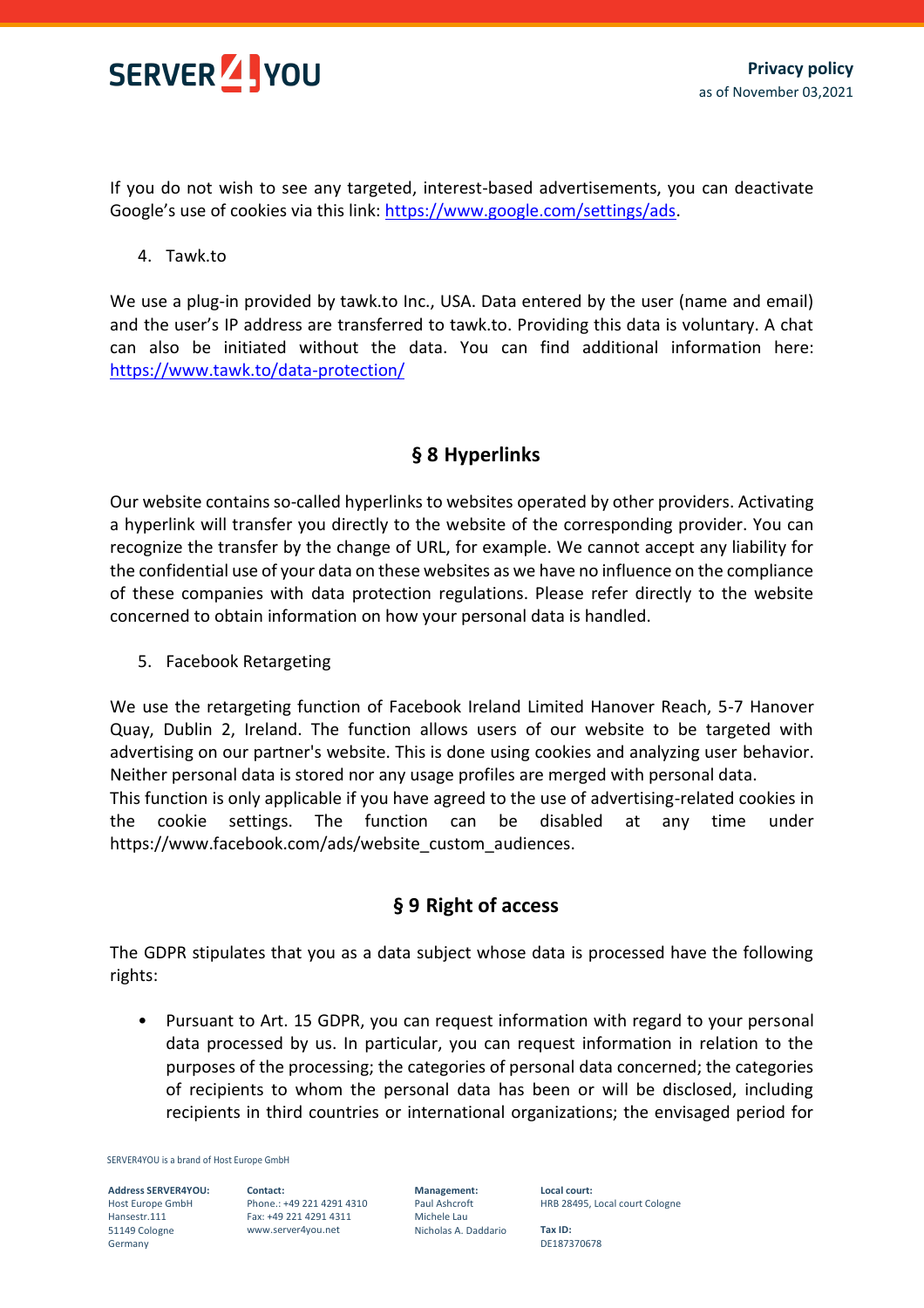

which the personal data will be stored; the existence of the right to request from us the rectification or erasure of your personal data or restriction of processing of your personal data or to object to such processing; the existence of the right to lodge a complaint; the source of your personal data to the extent that it was not collected by us; and the existence of automated decision-making, including profiling and any meaningful information about the particulars thereof.

- Pursuant to Art. 16 GDPR, you can demand the immediate correction of incorrect or incomplete personal data stored by us.
- Pursuant to Art. 17 GDPR, you have a right to request the erasure of your personal data stored by us insofar as processing is not required for the purpose of exercising the right of freedom of expression and information; for compliance with a legal obligation; for the performance of a task carried out in the public interest or in the exercise of official authority vested in us; or for the establishment, exercise or defense of legal claims.
- Pursuant to Art. 18 GDPR, you have a right to restrict our use of your personal data if you contest the accuracy of the data; the processing is unlawful; we no longer need the personal data, but it is required by you for the establishment, exercise or defense of legal claims. Your right pursuant to Art. 18 GDPR remains unaffected if you have lodged an objection to data processing in accordance with Art. 21 GDPR.
- Pursuant to Art. 20 GDPR, you have the right to receive the personal data concerning you, which you have provided to us, in a structured, commonly used and machinereadable format; you also have the right to have your data transmitted to another controller.
- Pursuant to Art. 7 Para. 3 GDPR, you have the right to withdraw previously granted consent at any time. Consequentially, we will not be permitted to continue processing your data on the basis of your consent in the future.
- Pursuant to Art. 77 GDPR, you have the right to lodge a complaint with a supervisory authority. You can contact the supervisory authority of the Member State of your habitual residence, place of work or place of the alleged infringement.

# **§ 10 Right to object**

In relation to the processing of your personal data on the basis of legitimate interests in accordance with Art. 6 Para. 1 p. 1 (f) GDPR, you have the right pursuant to Art. 21 GDPR to object to your data being processed on grounds relating to your particular situation or if your

SERVER4YOU is a brand of Host Europe GmbH

**Address SERVER4YOU:** Host Europe GmbH Hansestr.111 51149 Cologne Germany

**Contact:** Phone.: +49 221 4291 4310 Fax: +49 221 4291 4311 www.server4you.net

**Management:** Paul Ashcroft Michele Lau Nicholas A. Daddario **Local court:** HRB 28495, Local court Cologne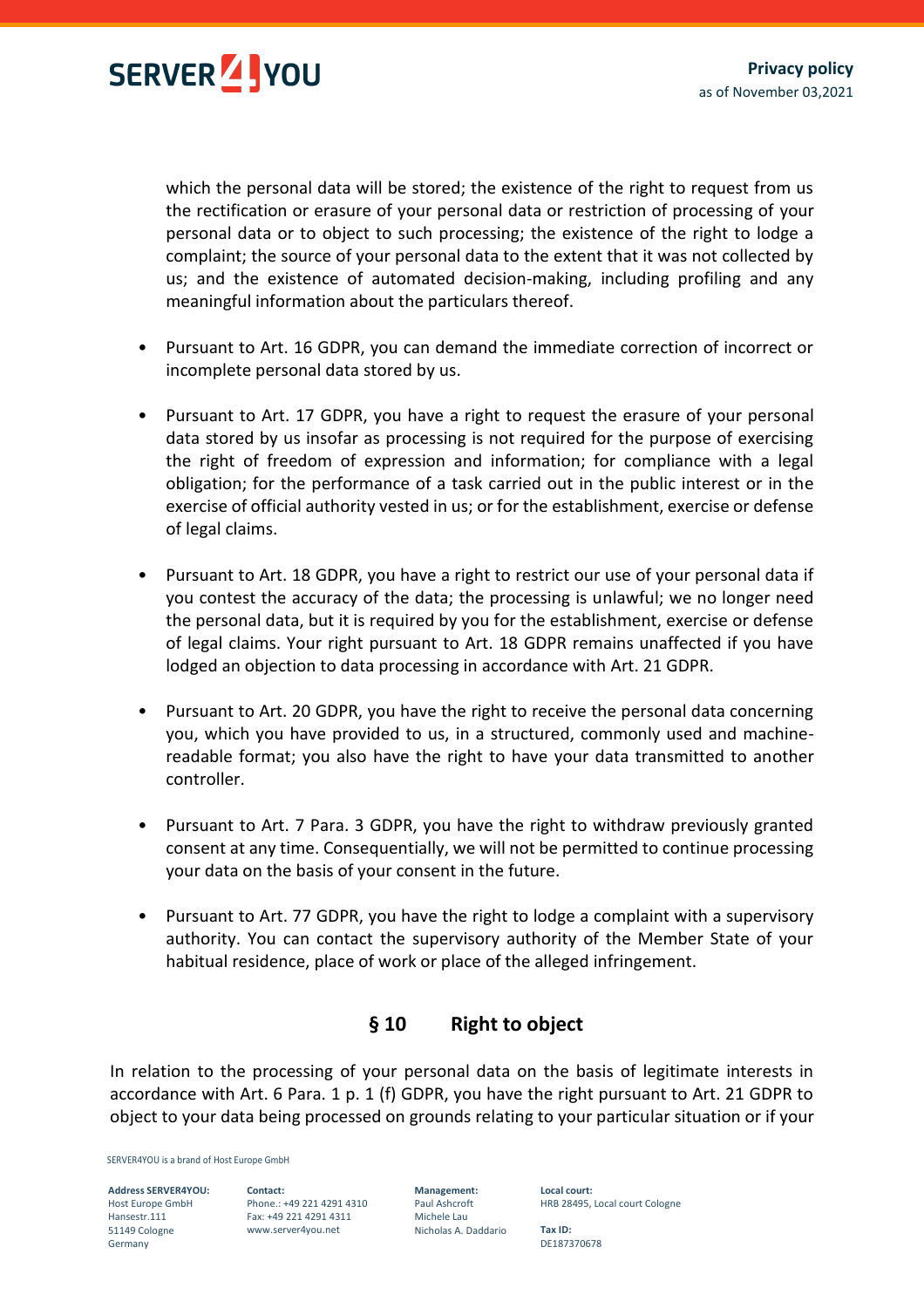

objection concerns direct marketing. With regard to direct marketing, you have a general right to object without providing a specific reason and we are required to take appropriate action.

# **§ 11 Data safety and security measures**

We undertake to protect your privacy and to treat your personal data confidentially. We have implemented extensive technological and organizational measures to prevent the manipulation, loss or misuse of your personal data stored on our servers. These measures are routinely reviewed and adapted to reflect technological developments. They include the use of acknowledged encryption methods (SSL or TLS).

Please note, however, that the structure of the internet makes it possible for persons and institutions outside of our sphere of control to disregard data protection regulations and the security measures detailed in the preceding. In particular, data that is transmitted without prior encryption  $-$  for instance by email  $-$  can be read by third parties. We have no technological influence in this regard. It is the user's responsibility to protect the data provided by them from misuse by way of encryption or other suitable means.

We use GoDaddy RUM "Real User Management" technology on this website. This tool is provided by our affiliate company GoDaddy.com LLC, 14455 N. Hayden Rd., Ste. 226, Scottsdale, AZ 85260 USA. With GoDaddy RUM, we can ensure the availability of our website and improve loading times. This is a technically necessary processing to ensure the functionality of our website. For this purpose, your IP address is transmitted to the provider of the tool, then truncated and only the geo-information (city, country, ISP) is evaluated. The IP address will not be stored after that. For more information, please visit: <https://www.godaddy.com/legal/agreements/privacy-policy>.

To protect the IT of Server4You and its customers' interests in safeguarding its IT systems (Art. 6 Para. 1 (f) GDPR) we deploy the Akamai (<https://www.akamai.com/us/en/resources/waf.jsp>) Web Application Firewall on our website and your customer control panel. This will act as a filter between our servers and potentially malicious traffic from the Internet, protecting against fraudulent activities such as SQL injections and Cross-Site Scripting. To support this functionality we may rely on DNS and CDN services by Akamai. Information on the data necessarily collected for these services and the type of processing can be found here: <https://www.akamai.com/us/en/privacypolicies/>; their Privacy Policy can be accessed

here: [https://www.akamai.com/de/de/multimedia/documents/akamai/akamai](https://www.akamai.com/de/de/multimedia/documents/akamai/akamai-privacy-statementjuly-2018.pdf)[privacy-statement.pdf](https://www.akamai.com/de/de/multimedia/documents/akamai/akamai-privacy-statementjuly-2018.pdf). Compliance with Data Protection at Host Europe is secured by a data processing agreement and appropriate guarantees for data transfers to third countries, including the United States.

SERVER4YOU is a brand of Host Europe GmbH

**Address SERVER4YOU:** Host Europe GmbH Hansestr.111 51149 Cologne Germany

**Contact:** Phone.: +49 221 4291 4310 Fax: +49 221 4291 4311 www.server4you.net

**Management:** Paul Ashcroft Michele Lau Nicholas A. Daddario **Local court:** HRB 28495, Local court Cologne